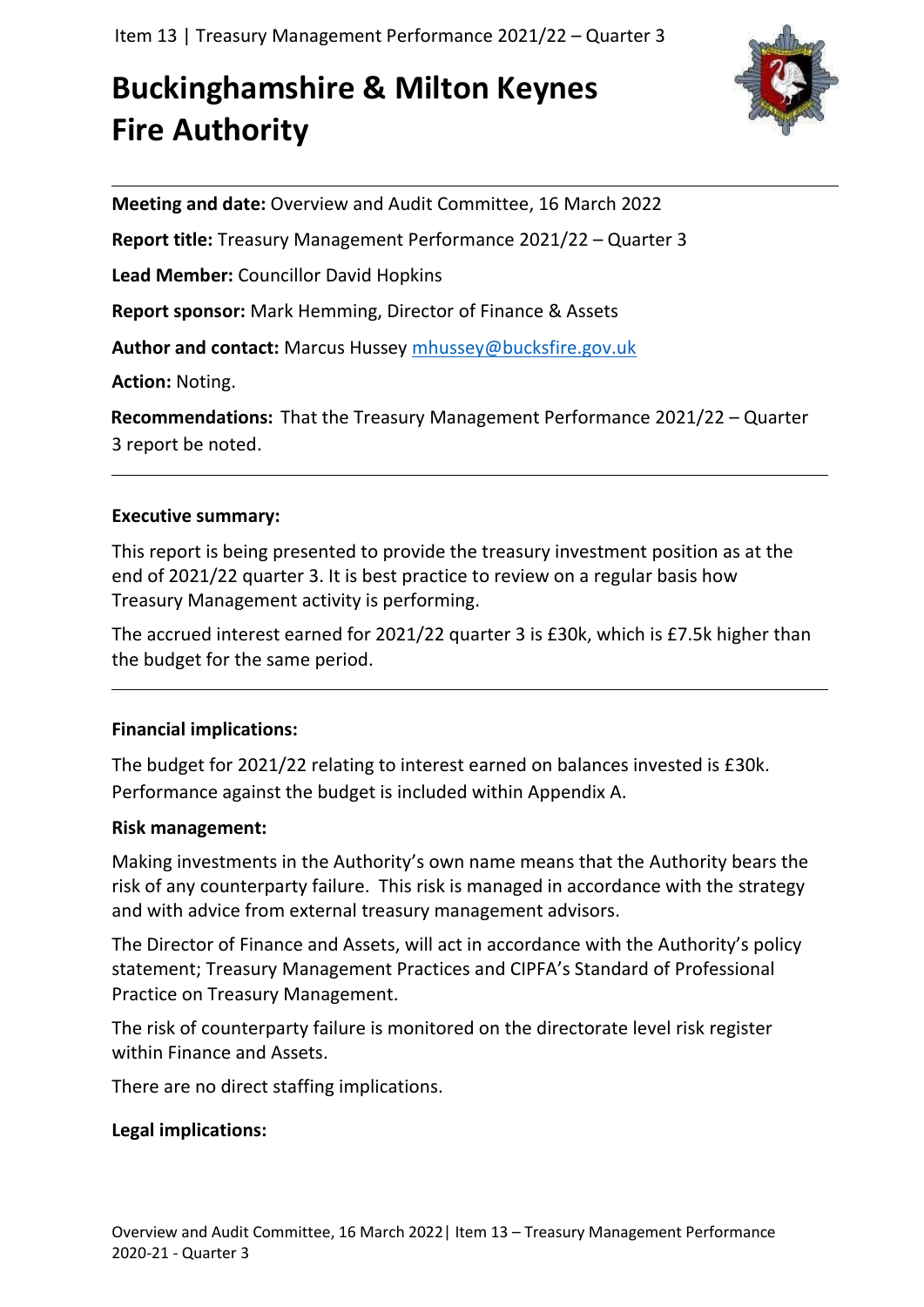The Authority is required by section 15(1) of the Local Government Act 2003 to have regard to the Department for Communities and Local Government Guidance on Local Government Investments; and by regulation 24 of the Local Authorities (Finance and Accounting) (England) Regulations 2003 [SI 3146] to have regard to any prevailing CIPFA Treasury Management Code of Practice.

#### **Privacy and security implications:**

No direct impact.

#### **Duty to collaborate:**

No direct impact.

#### **Health and safety implications:**

No direct impact.

#### **Environmental implications:**

No direct impact.

#### **Equality, diversity, and inclusion implications:**

No direct impact.

#### **Consultation and communication:**

No direct impact.

#### **Background papers:**

Treasury Management Policy Statement, Treasury Management Strategy Statement and the Annual Investment Strategy <https://bucksfire.gov.uk/documents/2021/02/item-8-treasury-management.pdf/>

| <b>Appendix</b> | Title                                               | <b>Protective</b><br><b>Marking</b> |
|-----------------|-----------------------------------------------------|-------------------------------------|
|                 | Treasury Management Performance 2021/22 - Quarter 3 |                                     |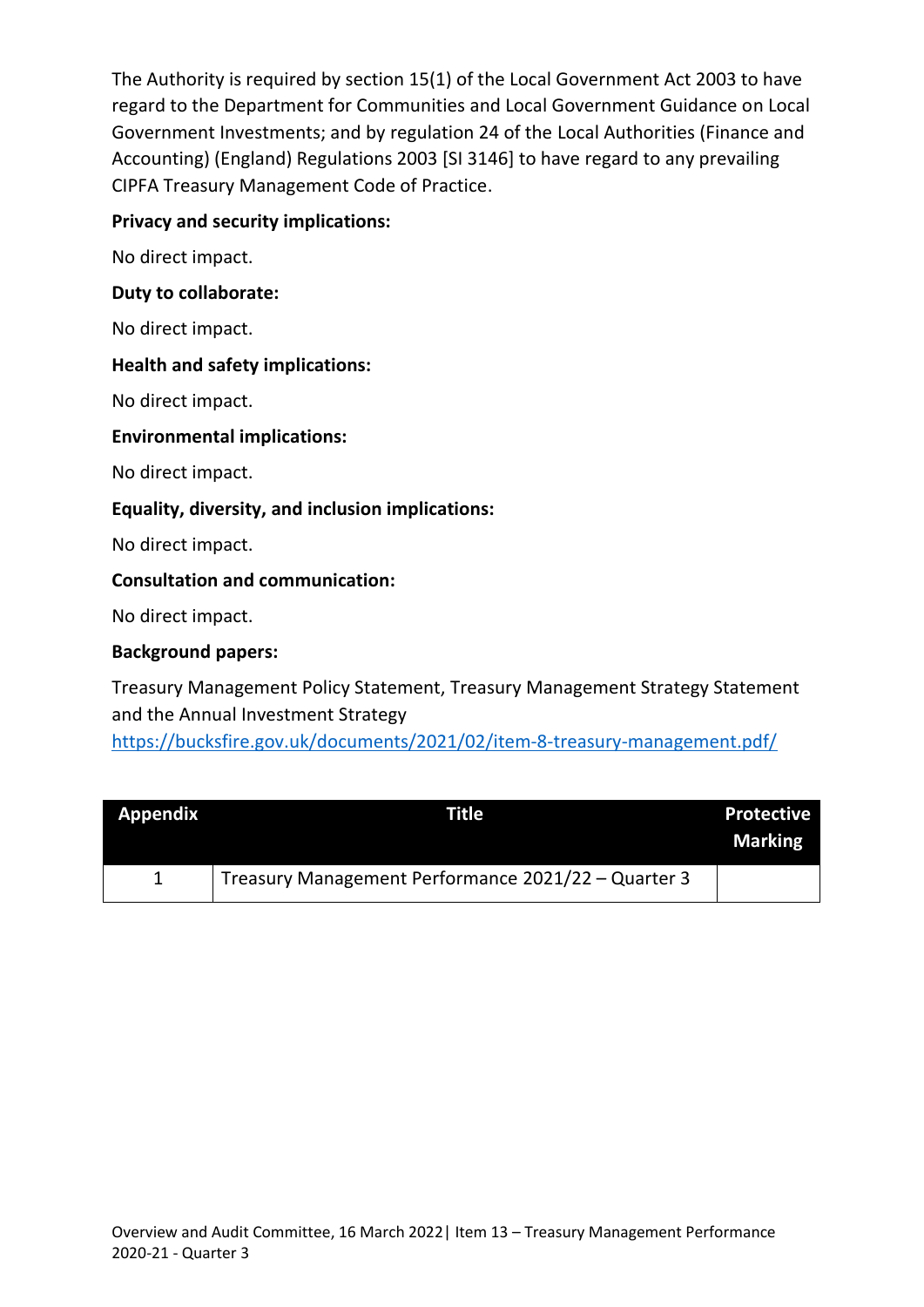# **Appendix 1 – Treasury Management Performance 2021/22 – Quarter 3**

# **Background**

Up until 31 March 2013, the Authority's cash balances were managed by Buckinghamshire Council (BC) under a Service Level Agreement (SLA). From 2013/14 the Authority began investing in its own name. Since the treasury management function has been managed inhouse, the Authority has achieved investment returns of £1.269m between 2013/14 and 2020/21. This is in comparison to the returns of £0.539m the Authority would have earned through BC and the SLA for the same period.

This report highlights the performance to date of the in-house treasury management function for as at the end of financial year 2021/22 quarter 3.

# **Security of Investments**

The primary investment priority as set out in the Treasury Management Policy Statement is the security of capital. The Authority applies the creditworthiness service provided by Link. This determines whether or not a counterparty is suitable to invest with and if so, the maximum duration an investment could be placed with them. In the Annual Investment Strategy (AIS), the Authority resolved that the balances invested with any single counterparty at any point in time would be 30% of the total investment portfolio to a maximum of £5m (with the exception of Lloyds Bank, who as our banking provider that have a limit of £7.5m, of which at least £2.5m must be instant access). The amount invested with each counterparty on the approved lending list as at 31 December 2021 is detailed below:

| Counterparty                          | Amount (£000) |
|---------------------------------------|---------------|
| <b>Close Brothers Group PLC</b>       | 4,000         |
| <b>Newcastle Building Society</b>     | 2,000         |
| <b>Leeds Building Society</b>         | 2,000         |
| <b>Goldman Sachs International</b>    | 1,000         |
| <b>Principality Building Society</b>  | 1,000         |
| Lloyds Bank plc                       | 1,000         |
| Santander UK plc                      | 1,000         |
| <b>West Bromwich Building Society</b> | 1,000         |
| <b>CCLA Money Market Fund</b>         | 2,002         |
| Aberdeen Money Market Fund            | 1,001         |
| Lloyds Bank (Current Accounts)        | 558           |
| <b>Total</b>                          | 16,561        |

During this period, no counterparty limits were breached.

In its AIS the Authority also resolved that all credit ratings will be monitored weekly, by means of the Link creditworthiness service. During quarter 3 Link made no relevant changes to the counterparty listing.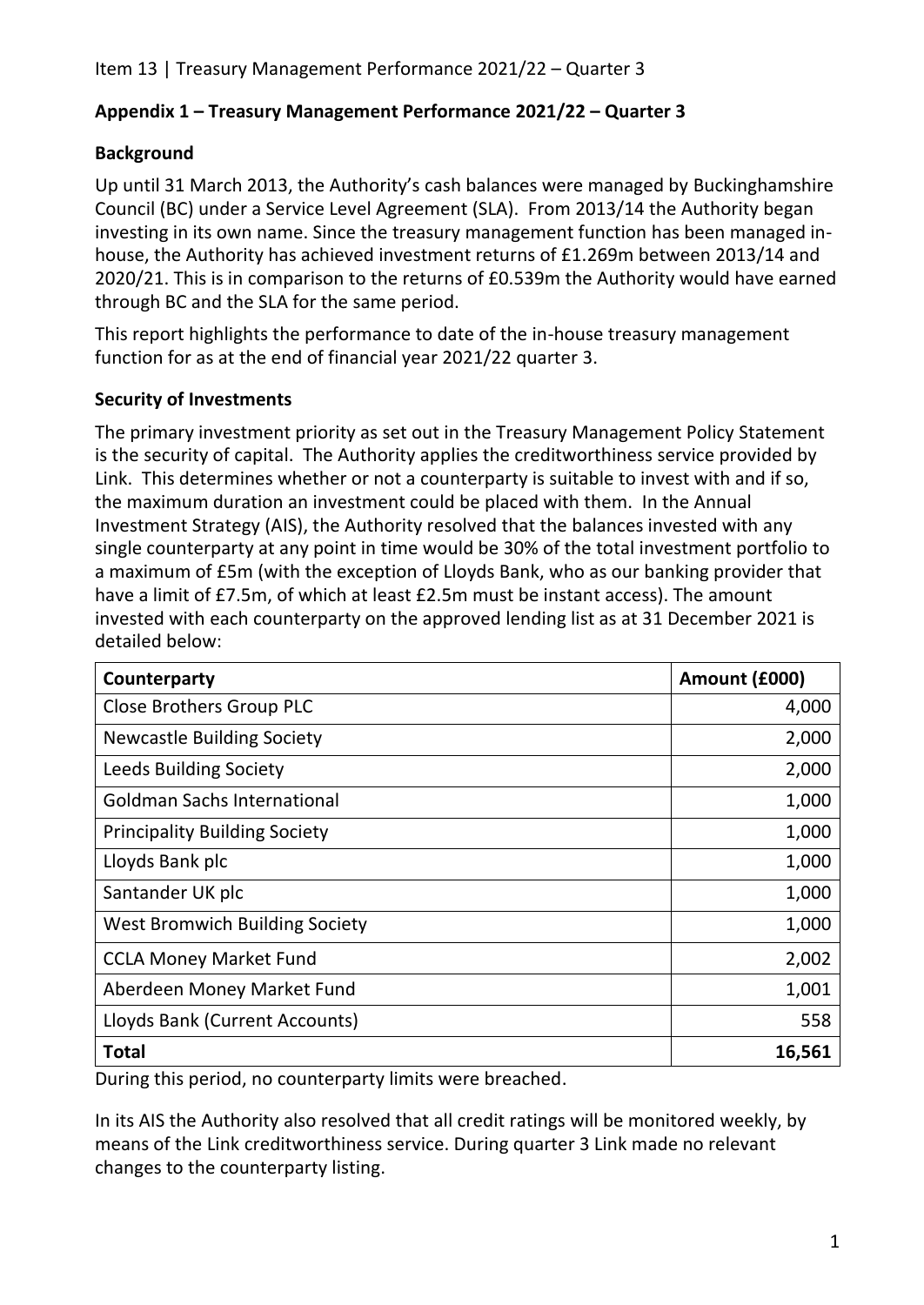# **Liquidity**

# Investments

The second objective set out within the Treasury Management Policy Statement is the liquidity of investments (i.e., keeping the money readily available for expenditure when needed). Investments have been placed at a range of maturities, including having money on-call in order to maintain adequate liquidity. The current investment allocation by remaining duration can be seen on the chart below:



In order to cover expenditure such as salaries, pensions, creditor payments, and potential liabilities for which the Authority have made provisions within the Statement of Accounts, the balances are invested as short fixed-term deposits.

There are seven investments currently falling in the 1-3 and 3-6 month periods. At least one deal matures each month for the next six months and were all originally invested for different terms and will be re-invested for varying terms upon maturity in order to maintain liquidity and meet future commitments. The Authority continues to hold Money Market Funds to help improve the liquidity of the Authority's balances. By investing collectively, the Authority benefits from liquidity contributed by others and from the knowledge they are all unlikely to need to call on that money at the same time.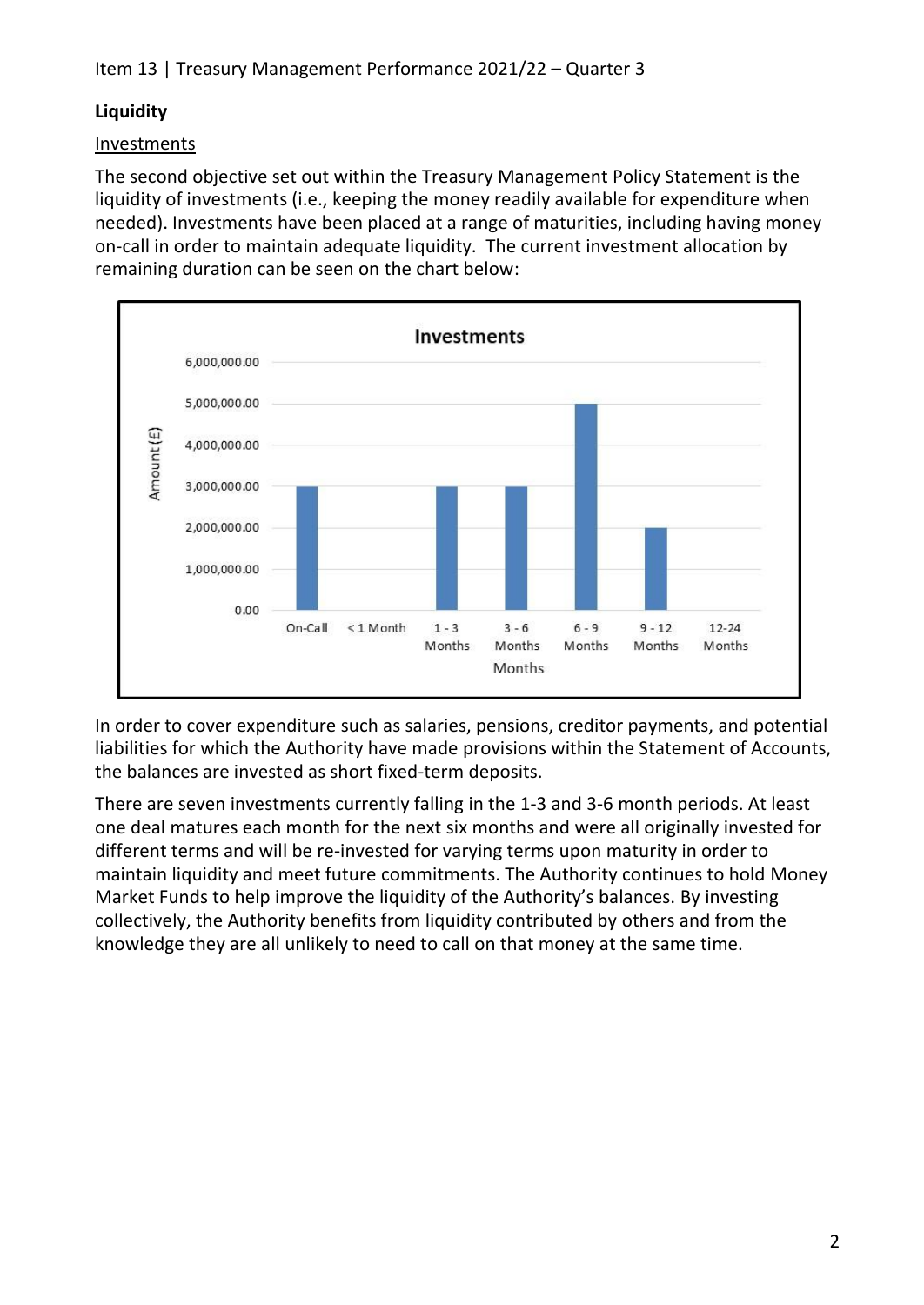## Borrowing

As part of managing the liquidity of investments, it is important to have regard to the maturity structure of outstanding borrowing. This can be seen in the following chart:



The total borrowing outstanding as at 30 September 2021 is £6.797m. No further debt repayment is due until May 2022. These repayments do not directly affect the revenue budget, as they simply reflect the use of cash accumulated by setting aside the appropriate minimum revenue provision (MRP) to settle the outstanding liability.

## **Investment Yield**

Having determined proper levels of security and liquidity, it is reasonable to consider the level of yield that could be obtained that is consistent with those priorities.

# Performance Against Budget

The Interest receivables budget was reviewed as part of the Medium-Term Financial Plan 2021/22 process and the budget was set at £30k. This is a reduction of £120k from 2020/21. The reason for the reduction is due to the coronavirus pandemic and the significant impact this has had on the global economic landscape and the world economy in general. In March 2020, the Bank of England have made 2 unprecedented emergency interest rate cuts bringing the base rate to a record low of 0.10. The direct impact on the Authority was a reduction in interest rates on current accounts, money market funds and investments. At the Monetary Policy Committee (MPC) meeting held in February 2022, the MPC voted by a majority of 5-4 to increase Bank Rate by 0.25 percentage points, to 0.50%. As the Authority's investment deals year to date have been made prior to the base rate increase, the Authority is yet to see a great benefit from the base rate increase, except for marginal increases in the Money Market Funds interest.

The accrued interest earned as at 31 December 2021 is £30k, against the planned budget of £22.5k for the same period. This is an over achievement of £7.5k and has resulted in the Authority being able to hit the budget target for financial year 2021/22. The accrued interest earned for financial year 2021/22 is now projected to be circa £38k.